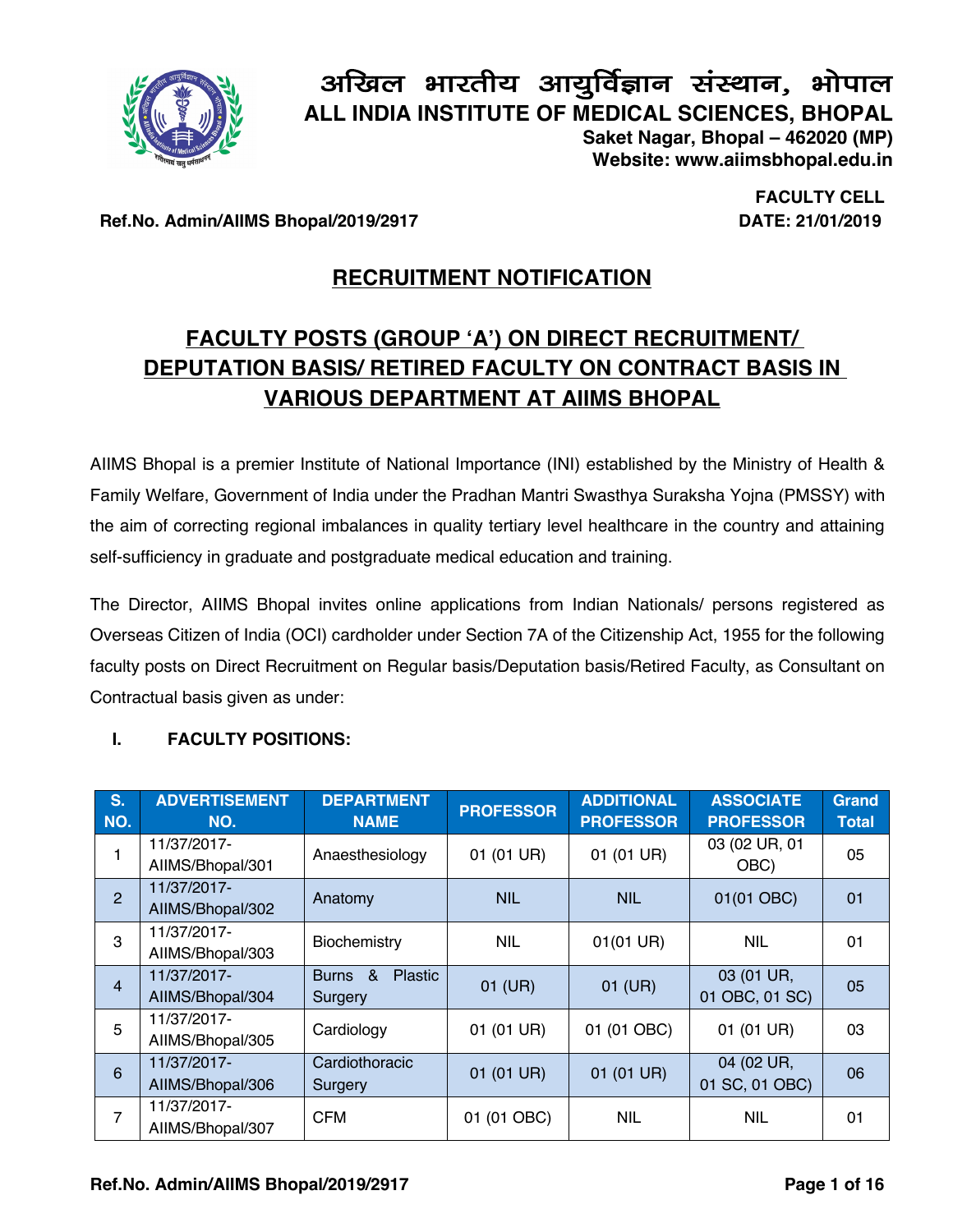| $\bf 8$ | 11/37/2017-<br>AllMS/Bhopal/308 | Dermatology                                   | 01 (01 UR)            | <b>NIL</b>           | 01 (01 UR)                   | 02 |
|---------|---------------------------------|-----------------------------------------------|-----------------------|----------------------|------------------------------|----|
| 9       | 11/37/2017-<br>AllMS/Bhopal/309 | E.N.T.                                        | 01 (01 UR)            | 01 (01 UR)           | <b>NIL</b>                   | 02 |
| 10      | 11/37/2017-<br>AllMS/Bhopal/310 | Endocrinology<br>8 <sub>1</sub><br>Metabolism | 01 (01 SC)            | 01 (01 UR)           | <b>NIL</b>                   | 02 |
| 11      | 11/37/2017-<br>AllMS/Bhopal/311 | Gastroenterology                              | 01 (01 UR)            | 01 (01 UR)           | 01 (01 UR)                   | 03 |
| 12      | 11/37/2017-<br>AIIMS/Bhopal/312 | <b>General Medicine</b>                       | 03 (01 OBC,<br>02 UR) | <b>NIL</b>           | 01 (01 OBC)                  | 04 |
| 13      | 11/37/2017-<br>AllMS/Bhopal/313 | <b>General Surgery</b>                        | 02 (01 UR,<br>01 SC)  | <b>NIL</b>           | 01 (01 OBC)                  | 03 |
| 14      | 11/37/2017-<br>AllMS/Bhopal/314 | Hospital<br>Administration                    | 01 (UR)               | 01 (SC)              | 01 (UR)                      | 03 |
| 15      | 11/37/2017-<br>AllMS/Bhopal/315 | Medical<br>Oncology/<br>Haematology           | 02 (01 OBC,<br>01 UR) | 02 (1 OBC,<br>01 UR) | 02 (1 UR,<br>01 SC)          | 06 |
| 16      | 11/37/2017-<br>AllMS/Bhopal/316 | Microbiology                                  | 01(01 OBC)            | 01(01 UR)            | 01 (OBC)                     | 03 |
| 17      | 11/37/2017-<br>AllMS/Bhopal/317 | Neonatology                                   | 01 (01 UR)            | 01 (01 UR)           | 02 (01 OBC, 01<br>UR)        | 04 |
| 18      | 11/37/2017-<br>AIIMS/Bhopal/318 | Nephrology                                    | 01 (01 UR)            | 01 (01 SC)           | 01 (01 OBC)                  | 03 |
| 19      | 11/37/2017-<br>AllMS/Bhopal/319 | Neurology                                     | 01 (01 OBC)           | 01 (01 UR)           | <b>NIL</b>                   | 02 |
| 20      | 11/37/2017-<br>AllMS/Bhopal/320 | Neurosurgery                                  | 01 (01 UR)            | 01 (01 OBC)          | 03 (01 OBC, 02<br>SC)        | 05 |
| 21      | 11/37/2017-<br>AllMS/Bhopal/321 | Nuclear Medicine                              | 01 (01 UR)            | 01 (01 UR)           | 01 (01 UR)                   | 03 |
| 22      | 11/37/2017-<br>AllMS/Bhopal/322 | <b>Obstetrics</b><br>&<br>Gynae               | 02 (01 OBC,<br>01 SC) | <b>NIL</b>           | 02 (01 UR, 01<br>OBC)        | 04 |
| 23      | 11/37/2017-<br>AllMS/Bhopal/323 | Ophthalmology                                 | <b>NIL</b>            | 01 (01 OBC)          | 02 (01 SC,<br>01 UR)         | 03 |
| 24      | 11/37/2017-<br>AIIMS/Bhopal/324 | Orthopaedics                                  | 02 (01 OBC,<br>01 UR) | <b>NIL</b>           | 01 (01 UR)                   | 03 |
| 25      | 11/37/2017-<br>AllMS/Bhopal/325 | Paediatric<br>Surgery                         | 01 (01 OBC)           | 01 (01 UR)           | 03 (01 UR,<br>01 ST, 01 OBC) | 05 |
| 26      | 11/37/2017-<br>AllMS/Bhopal/326 | Paediatrics                                   | 01 (01 SC)            | 01 (01 OBC)          | <b>NIL</b>                   | 02 |
| 27      | 11/37/2017-<br>AllMS/Bhopal/327 | Pathology & Lab<br>Med.                       | 01 (01 SC)            | 01 (01 SC)           | 01 (01 UR)                   | 03 |
| 28      | 11/37/2017-<br>AllMS/Bhopal/328 | Physical Med &<br>Rehabilitation              | 01 (01 UR)            | <b>NIL</b>           | 01 (01 SC)                   | 02 |
| 29      | 11/37/2017-<br>AllMS/Bhopal/329 | Physiology                                    | 02 (01 OBC,<br>01 SC) | <b>NIL</b>           | <b>NIL</b>                   | 02 |
| 30      | 11/37/2017-<br>AllMS/Bhopal/330 | Psychiatry                                    | 01 (01 UR)            | 01 (01 UR)           | <b>NIL</b>                   | 02 |
| 31      | 11/37/2017-<br>AllMS/Bhopal/331 | Pulmonary<br>Medicine                         | 01 (SC)               | 01 (UR)              | <b>NIL</b>                   | 02 |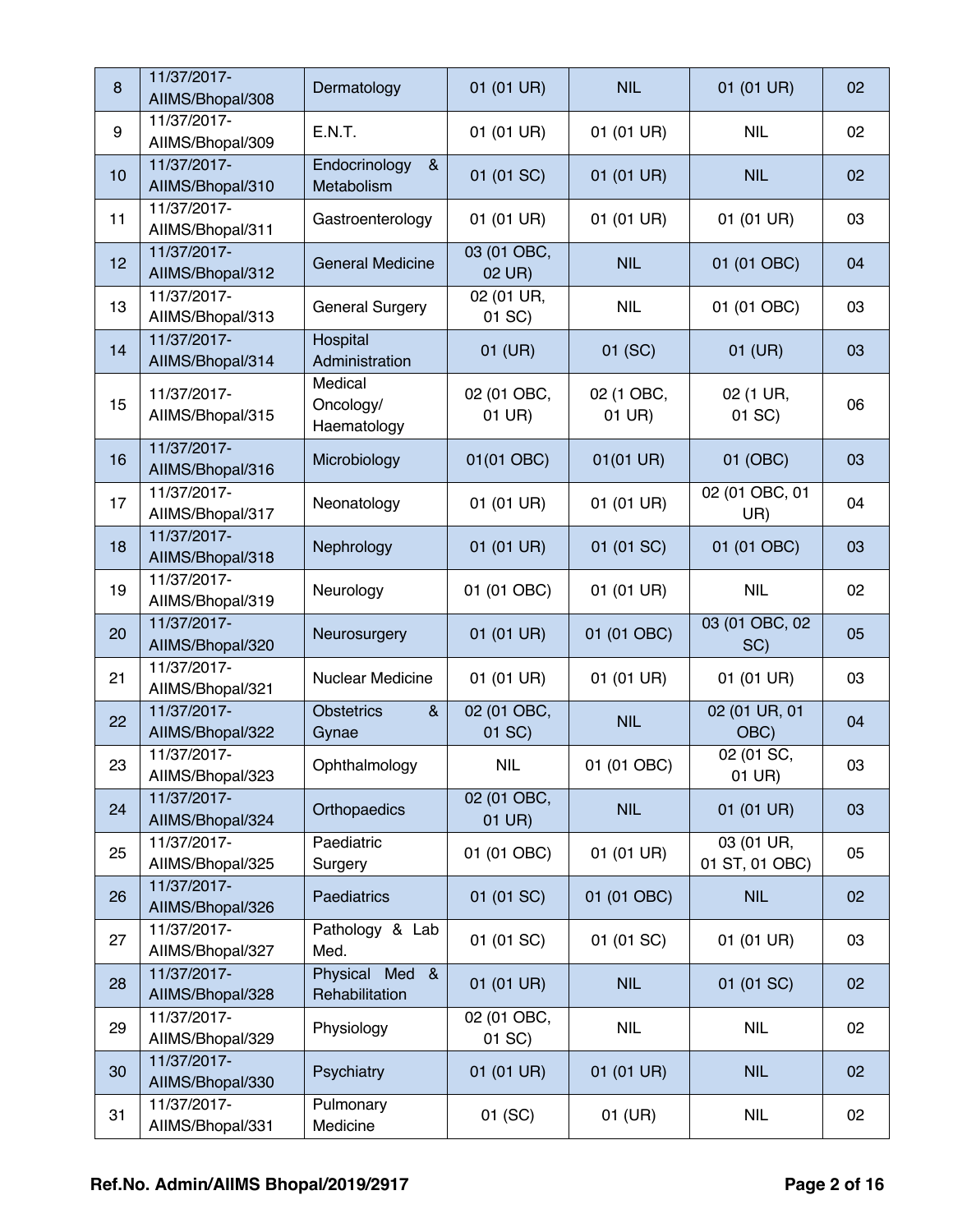| 32           | 11/37/2017-<br>AllMS/Bhopal/332 | Radio- diagnosis                   | 01 (01 OBC) | 02 (01 UR,<br>01 OBC) | 02 (01 UR, 01<br>OBC)        | 05  |
|--------------|---------------------------------|------------------------------------|-------------|-----------------------|------------------------------|-----|
| 33           | 11/37/2017-<br>AllMS/Bhopal/333 | Radio therapy                      | 01 (01 UR)  | NIL                   | <b>NIL</b>                   | 01  |
| 34           | 11/37/2017-<br>AIIMS/Bhopal/334 | Surgical<br>Gastroenterology       | 01 (01 UR)  | 01 (01 UR)            | 04 (02 UR,<br>01 SC, 01 OBC) | 06  |
| 35           | 11/37/2017-<br>AllMS/Bhopal/335 | <b>Surgical Oncology</b>           | 01 (01 UR)  | 01 (01 SC)            | 03 (02 UR, 01<br>OBC)        | 05  |
| 36           | 11/37/2017-<br>AIIMS/Bhopal/336 | Transfusion<br>Med<br>& Blood Bank | 01 (01 OBC) | <b>NIL</b>            | <b>NIL</b>                   | 01  |
| 37           | 11/37/2017-<br>AllMS/Bhopal/337 | Urology                            | 01 (01 SC)  | 01 (01 UR)            | 04 (02 UR,<br>01 ST, 01 OBC) | 06  |
| <b>TOTAL</b> |                                 |                                    | 41          | 28                    | 50                           | 119 |

#### **The online applications are invited for the above posts on the following mode:**

| <b>S. No.</b> | <b>Name of the Post</b>     | <b>Application invited for</b>                     |  |
|---------------|-----------------------------|----------------------------------------------------|--|
|               |                             | Direct Recruitment on Regular basis/               |  |
|               | Professor                   | Deputation basis/                                  |  |
|               |                             | Retired Faculty as Consultant on Contractual basis |  |
| $\mathcal{P}$ |                             | Direct Recruitment on Regular basis/               |  |
|               | <b>Additional Professor</b> | Deputation basis/                                  |  |
|               |                             | Retired Faculty as Consultant on Contractual basis |  |
| 3             |                             | Direct Recruitment on Regular basis/               |  |
|               | <b>Associate Professor</b>  | Deputation basis/                                  |  |
|               |                             | Retired Faculty as Consultant on Contractual basis |  |

#### *NOTE:-*

- *The above vacancies are provisional and subject to variation at any time. The Director, AIIMS Bhopal reserves the right to vary the vacancies including reserved vacancies, as per the Govt. of India rules/circulars and requirements.*
- *Reservation is applied as per the roster provided by the Ministry of Health & Family Welfare, Government of India and as per Government of India Rules.*
- *Reservation for Persons with Disability (PwD) will be as per Government of India guidelines.*
- *Age, experience and all other prescribed qualifications will be counted as on last date of submission of application.*
- *The period of experience wherever prescribed shall be counted after obtaining the prescribed qualification.*

#### **II. ESSENTIAL QUALIFICATIONS AND EXPERIENCE:**

The essential qualifications and experience will be determined /counted as on closing date of application i.e. on 06/03/2019 (Wednesday)

#### **Ref.No. Admin/AIIMS Bhopal/2019/2917 Page 3 of 16**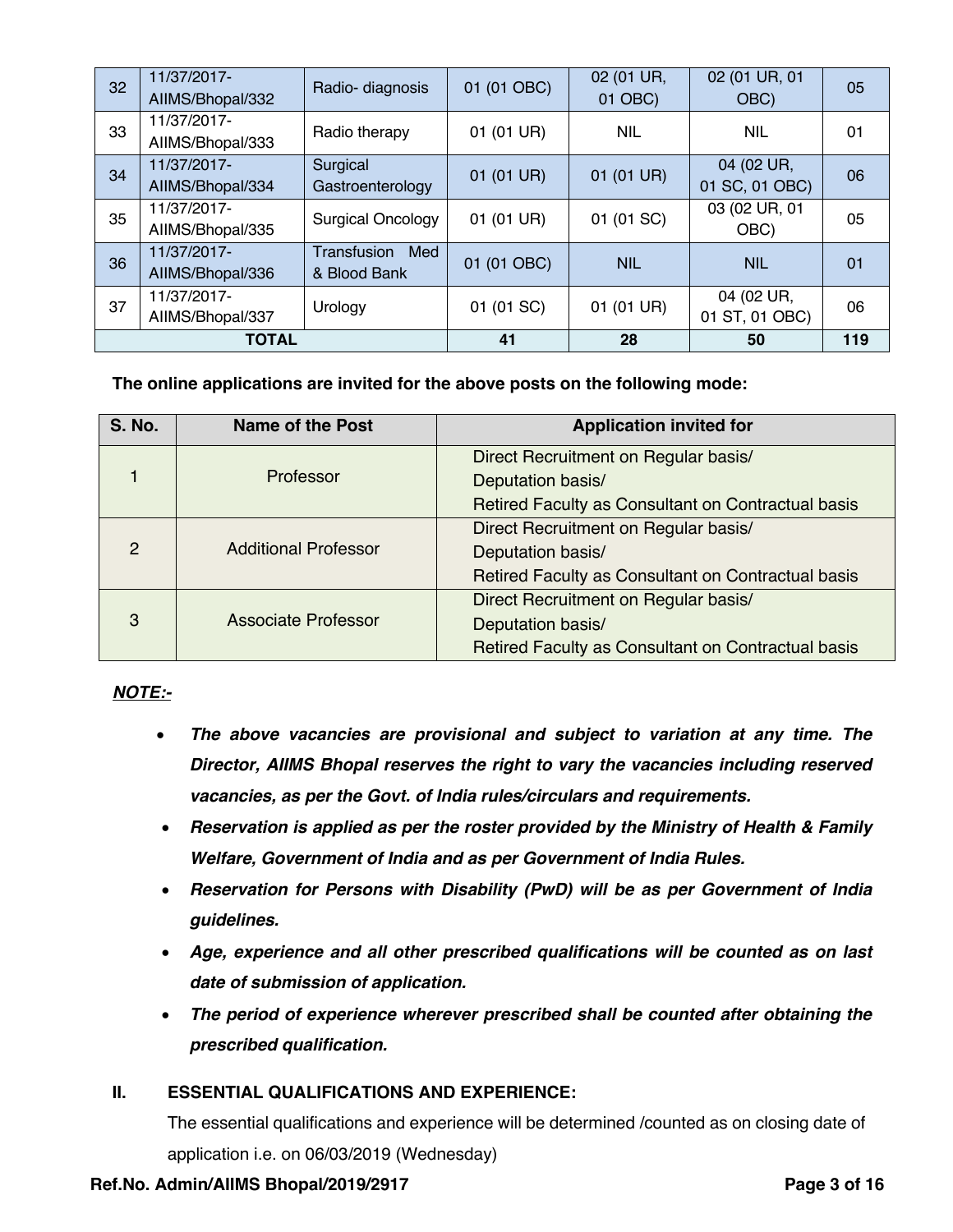| <b>S. No.</b>                                             | Name of<br>the post                                                             | <b>Essential Qualification and Experience</b>                                       |  |  |
|-----------------------------------------------------------|---------------------------------------------------------------------------------|-------------------------------------------------------------------------------------|--|--|
| 01.                                                       | <b>Professor</b>                                                                | <b>Essential for Medical candidates:-</b>                                           |  |  |
|                                                           |                                                                                 | 1. A medical qualification included in the I or II schedule or part II of the third |  |  |
|                                                           |                                                                                 | schedule to the Indian medical council Act of 1956 (Persons possessing              |  |  |
|                                                           |                                                                                 | qualifications included in part II of third schedule should also fulfil the         |  |  |
|                                                           |                                                                                 | condition specified in section 13(3) of the Act.)                                   |  |  |
|                                                           |                                                                                 | 2. A postgraduate qualification e.g. MD/MS or a recognized qualification            |  |  |
|                                                           |                                                                                 | equivalent thereto in the respective discipline/subject.                            |  |  |
|                                                           |                                                                                 | <b>AND/OR</b>                                                                       |  |  |
|                                                           |                                                                                 | 3. M.Ch. for surgical super-specialities and D.M. for Medical super                 |  |  |
|                                                           |                                                                                 | specialities (2 years or 3 years or 5 years recognized course) or                   |  |  |
|                                                           |                                                                                 | qualification recognized equivalent thereto.                                        |  |  |
|                                                           |                                                                                 |                                                                                     |  |  |
|                                                           |                                                                                 | <b>Experience:-</b>                                                                 |  |  |
|                                                           | Fourteen years teaching and/or research experience in a recognized              |                                                                                     |  |  |
|                                                           |                                                                                 | institution in the subject of specialty after obtaining the qualifying degree of    |  |  |
| M.D./M.S. or qualification recognized equivalent thereto. |                                                                                 |                                                                                     |  |  |
|                                                           |                                                                                 | <b>OR</b>                                                                           |  |  |
|                                                           |                                                                                 | Twelve years teaching and/or research experience in a recognized institution        |  |  |
|                                                           |                                                                                 | in the subject of specialty after obtaining the qualifying degree of M.Ch./D.M.     |  |  |
|                                                           | (2 years or 5 years course recognized after MBBS) in the respective discipline/ |                                                                                     |  |  |
|                                                           |                                                                                 | subject or a qualification recognized equivalent thereto.                           |  |  |
|                                                           |                                                                                 | <b>OR</b>                                                                           |  |  |
|                                                           |                                                                                 | Eleven years teaching and/or research experience in a recognized institution        |  |  |
|                                                           |                                                                                 | in the subject of specialty for the candidates possessing 3 years recognized        |  |  |
|                                                           |                                                                                 | degree of D.M/ M.Ch in the respective discipline/ subject or a qualification        |  |  |
|                                                           |                                                                                 | recognized equivalent thereto.                                                      |  |  |
|                                                           |                                                                                 | <b>Essential for Non-medical candidates:-</b>                                       |  |  |
|                                                           |                                                                                 | 1. Post graduate qualification e.g. Master degree in the concerned discipline.      |  |  |
|                                                           |                                                                                 | 2. A doctorate degree of recognized university                                      |  |  |
|                                                           |                                                                                 |                                                                                     |  |  |
|                                                           |                                                                                 | <b>Experience:-</b>                                                                 |  |  |
|                                                           |                                                                                 | Fourteen years teaching and/or research experience in the discipline/ subject       |  |  |
|                                                           |                                                                                 | concerned after obtaining the doctorate degree.                                     |  |  |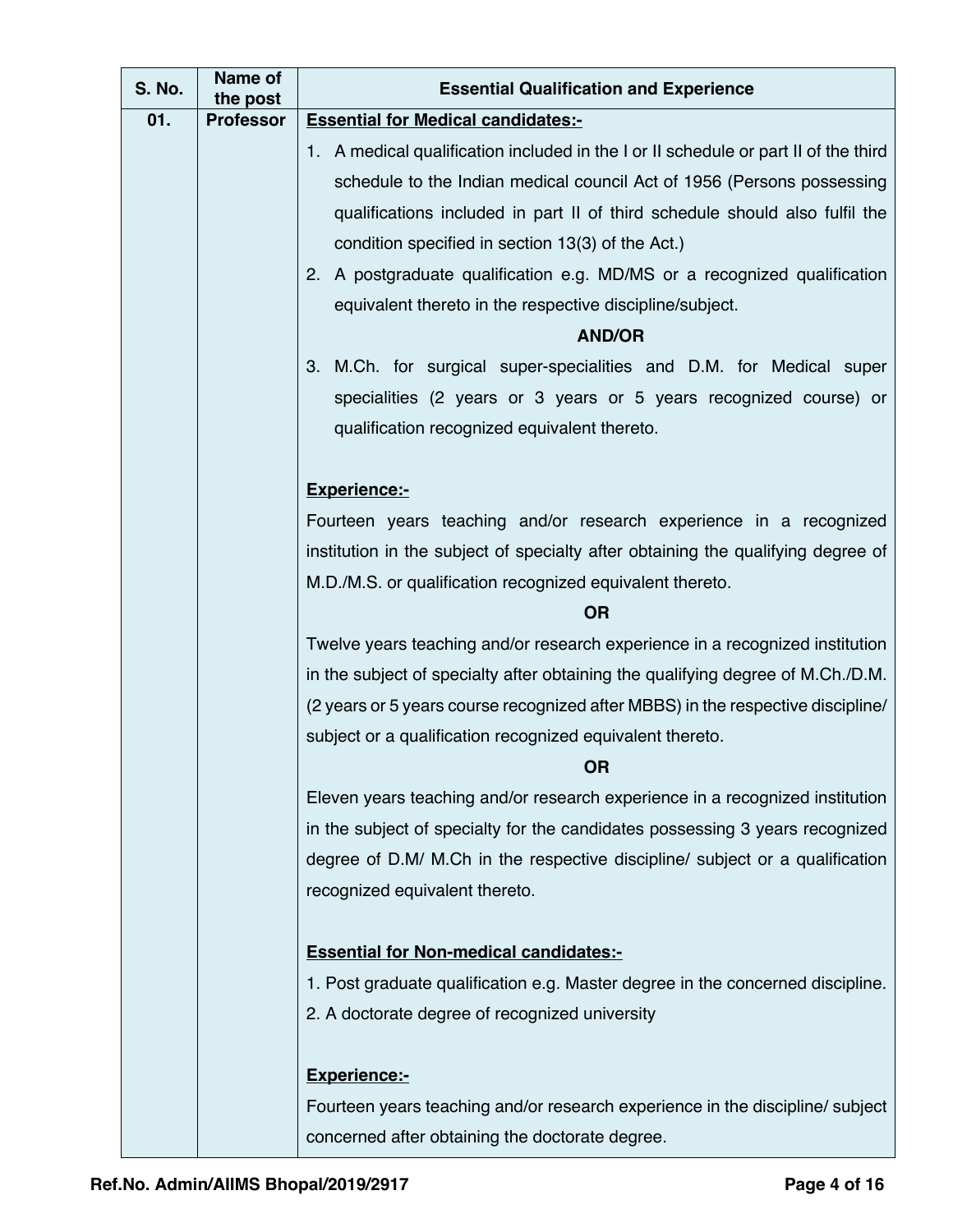| <b>S. No.</b> | Name of<br>the post | <b>Essential Qualification and Experience</b>                                     |  |  |
|---------------|---------------------|-----------------------------------------------------------------------------------|--|--|
| 02.           | <b>Additional</b>   | <b>Essential for Medical candidates (for the General discipline):-</b>            |  |  |
|               | <b>Professor</b>    | 1 & 2 same as for Professor (Medical)                                             |  |  |
|               |                     | Experience:-                                                                      |  |  |
|               |                     | Ten years teaching and/or research experience in a recognized institution in      |  |  |
|               |                     | the subject of speciality after obtaining the qualifying degree of M.D. /M.S. or  |  |  |
|               |                     | qualification recognized equivalent thereto.                                      |  |  |
|               |                     | <b>Essential for super-specialty discipline:-</b>                                 |  |  |
|               |                     | 1. Same as professor (medical)                                                    |  |  |
|               |                     | 2. D.M. in the respective discipline/ subject for medical super specialities and  |  |  |
|               |                     | M.Ch. in the respective discipline/subject for surgical super specialities (2)    |  |  |
|               |                     | years or 3 years or 5 years recognized course) or a qualification                 |  |  |
|               |                     | recognized equivalent thereto.                                                    |  |  |
|               |                     | <b>Experience :-</b>                                                              |  |  |
|               |                     | Eight years teaching and/or research experience in a recognized institution in    |  |  |
|               |                     | the subject of speciality after obtaining the qualifying degree of D.M./M.Ch. (2) |  |  |
|               |                     | years or 5 years recognized course after MBBS) in the respective                  |  |  |
|               |                     | discipline/subject or a qualification recognized equivalent thereto.              |  |  |
|               |                     | <b>OR</b>                                                                         |  |  |
|               |                     | Seven years teaching and/or research experience in recognized institution in      |  |  |
|               |                     | the subject of specialty for the candidate possessing 3 years recognized          |  |  |
|               |                     | degree D.M./M.Ch. in the respective discipline/ subject or a qualification        |  |  |
|               |                     | recognized equivalent thereto.                                                    |  |  |
|               |                     | <b>Essential for Non- medical Candidates:-</b>                                    |  |  |
|               |                     | 1 & 2 are same as for Professor (Non – Medical)                                   |  |  |
|               |                     | <b>Experience:-</b>                                                               |  |  |
|               |                     | Ten years teaching and/or research experience in the discipline/ subject          |  |  |
|               |                     | concerned after obtaining the doctorate degree.                                   |  |  |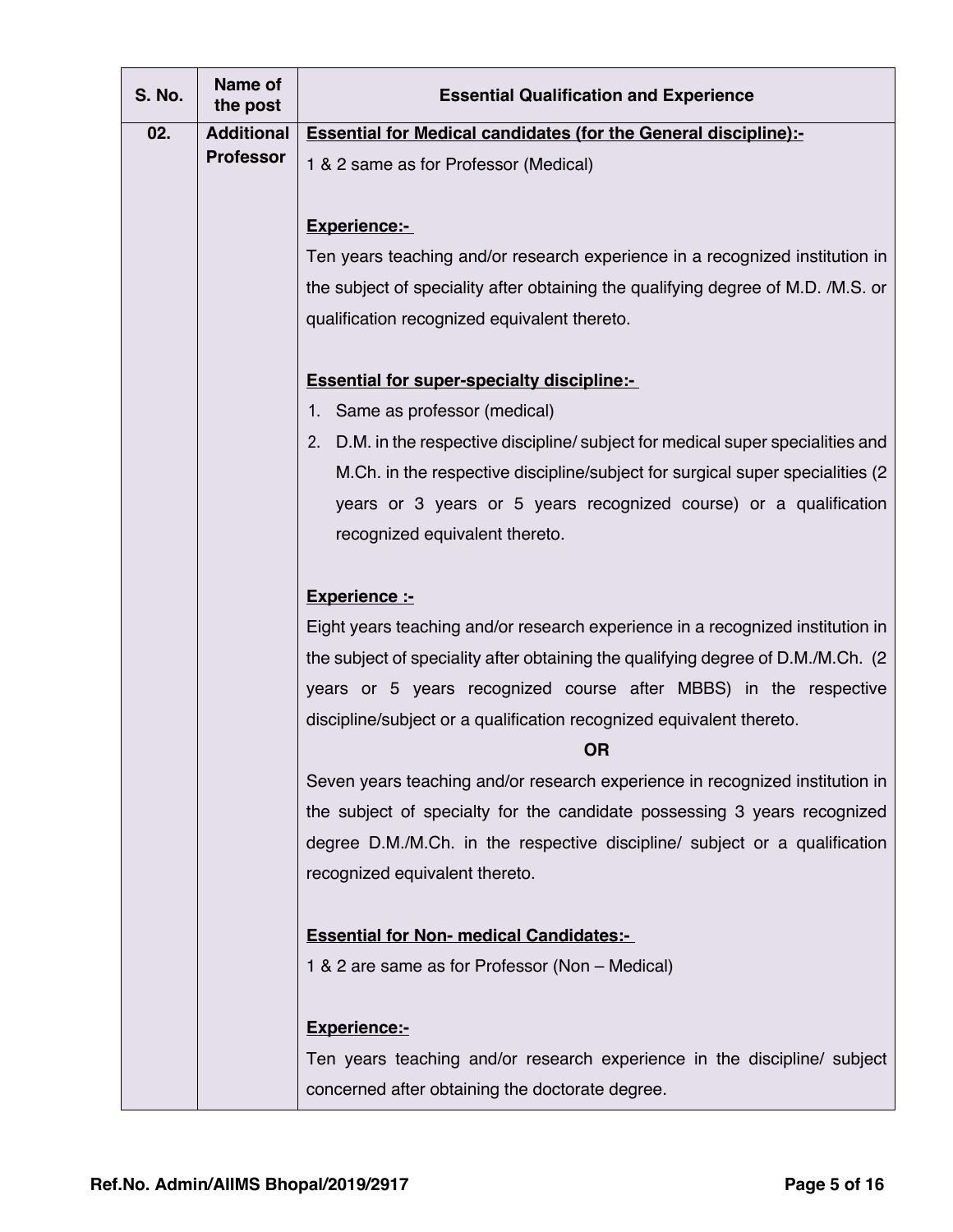| <b>S. No.</b> | <b>Name of</b><br>the post | <b>Essential Qualification and Experience</b>                                         |  |  |
|---------------|----------------------------|---------------------------------------------------------------------------------------|--|--|
| 03.           | <b>Associate</b>           | <b>Essential for Medical candidates (for General Discipline):-</b>                    |  |  |
|               | <b>Professor</b>           | 1 & 2 same as for Professor (Medical).                                                |  |  |
|               |                            | <b>Experience:-</b>                                                                   |  |  |
|               |                            | Six years teaching and/or research experience in experience in a recognized           |  |  |
|               |                            | institution in the subject of specialty after obtaining the qualifying degree of      |  |  |
|               |                            | M.D./M.S. or a qualification recognized equivalent thereto.                           |  |  |
|               |                            | <b>Essential for super-speciality disciplines:-</b><br>1. Same as professor (medical) |  |  |
|               |                            | 2. D.M. in the respective discipline/ subject for medical super-specialities and      |  |  |
|               |                            | M.Ch. in the respective discipline/ subject for surgical super-specialities (2)       |  |  |
|               |                            | years or 3 years or 5 years recognized course) Or a qualification recognized          |  |  |
|               |                            | equivalent thereto.                                                                   |  |  |
|               |                            | <b>Experience:-</b>                                                                   |  |  |
|               |                            | Four years teaching and/or research experience in a recognized institution in         |  |  |
|               |                            | the subject of speciality after obtaining the qualifying degree of D.M./M.Ch. (2)     |  |  |
|               |                            | years or 5 years recognized course after MBBS) in the respective discipline/          |  |  |
|               |                            | subject or a qualification recognized equivalent thereto.                             |  |  |
|               |                            | <b>OR</b>                                                                             |  |  |
|               |                            | Three years teaching and/or research experience in a recognized institution           |  |  |
|               |                            | in the subject of speciality for the candidate possessing 3 years recognized          |  |  |
|               |                            | degree D.M. /M.Ch. in the respective discipline/subject or a qualification            |  |  |
|               |                            | recognized equivalent thereto.                                                        |  |  |
|               |                            | <b>Essential for Non- medical Candidates:-</b>                                        |  |  |
|               |                            | 1 & 2 are same as for Professor (Non – Medical)                                       |  |  |
|               |                            | <b>Experience:-</b>                                                                   |  |  |
|               |                            | Six years teaching and/or research experience in the discipline/subject               |  |  |
|               |                            | concerned after obtaining the doctorate degree.                                       |  |  |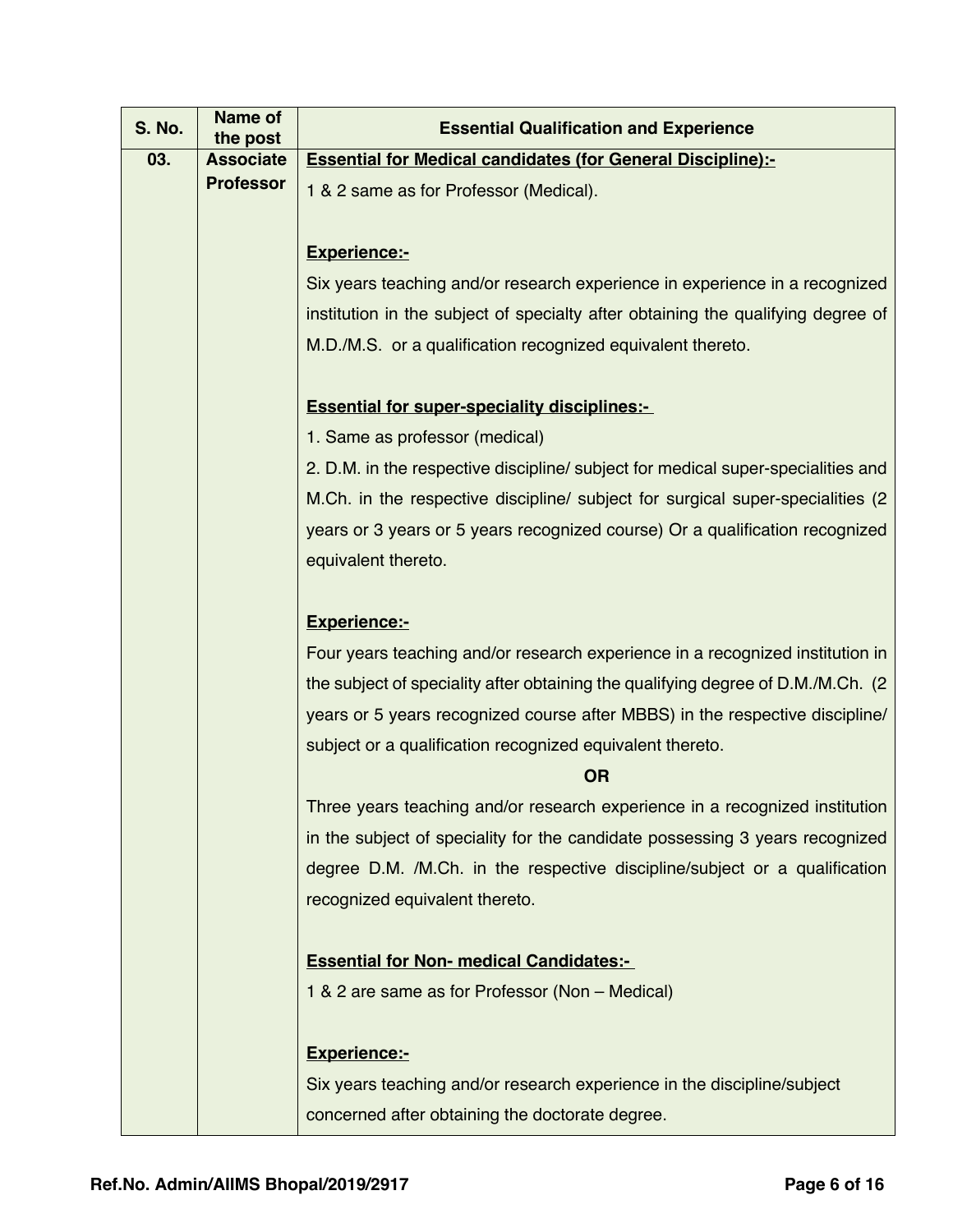### **GENERAL CONDITIONS FOR** *DIRECT RECRUITMENT* **ON REGULAR BASIS**

#### **III. APPLICATION PROCESS:**

- Advertisement and online application are hosted at **www.aiimsbhopal.edu.in**
- Applications are invited from Indian Nationals and OCI in the prescribed form only through ONLINE mode. The online registration of application is made available on AIIMS Bhopal official website i.e. www.aiimsbhopal.edu.in
- The on-line filling up of application form will start on **21.01.2019 (Monday)** and close on **06.03.2019(Wednesday).**
- Candidates must fill in the online application form as per the procedure given in this Notice and take a printout of the same.
- **Candidates who wish to apply for more than one post should apply separately online for each post and pay the application fee for each post.**

#### **IV. INSTRUCTIONS FOR FILLING UP THE ONLINE APPLICATION:**

- *1. For filling up of Online application, candidates must have the following pre-requisites ready:*
	- **i.** *Valid e-mail ID & Mobile number.*
	- **ii.** *Scanned Passport size photograph of the candidate (in JPG format).*
	- **iii.** *Scanned signature of the candidate (in JPG format).*
	- **iv.** *Online payment detail of the required application fee.*

#### *2. Guidelines for scanning the Photograph & Signature:*

*Before applying online a candidate will be required to have a scanned (digital) image of his/her photograph and signature as per the specifications are given below:*

- *(i) Photograph: The photograph of the applicant must be a recent passport size colour photograph. The photograph should be in colour, against a light-coloured preferably white background. Caps, hats and dark glasses etc. are not acceptable. Religious headwear is allowed but it must not cover the face of the applicant. Size of file should be between 20 KB–100 KB - Ensure that the size of the scanned image is not more than 100 KB.*
- *(ii) Signature: The applicant has to sign on white paper with Black ink pen. The signature must be signed only by the applicant and not by any other person. If the Applicant's signature on the application form does not match during document verification and/ or at the time of Interview etc., the applicant will be disqualified.*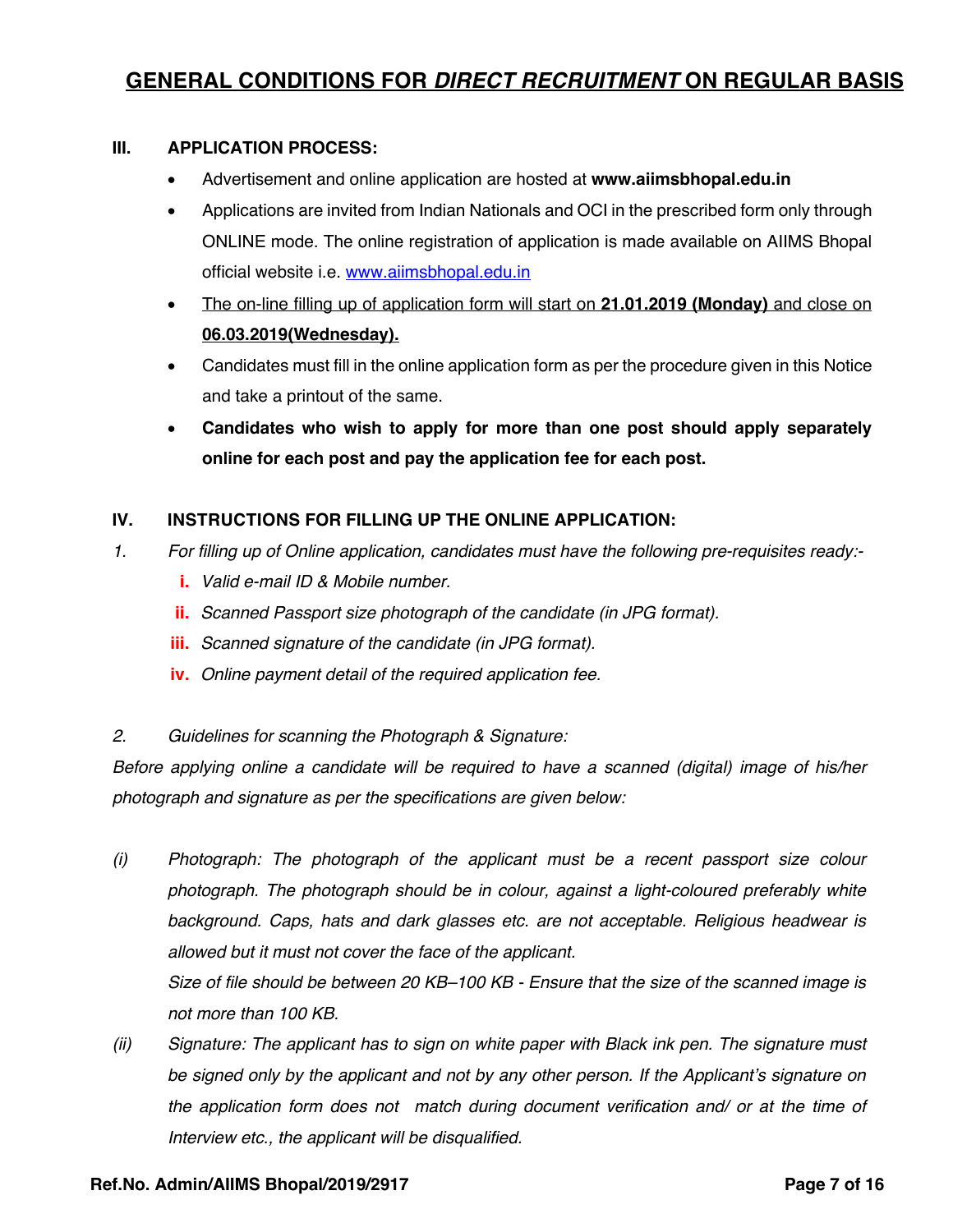*Size of file should be between 10 KB – 50 KB - Ensure that the size of the scanned image is not more than 50 KB.*

- *3. While applying online, in the preview of the form, the candidate's Photo and Signature must be clearly visible to candidate, if photo/signature image is small in size or not visible in preview on website, then it means that the photo/signature is not as per the AIIMS prescribed format and your application will be rejected. So, be careful while uploading your photo and signature. Applicants must fill all the fields carefully since after submission of online application request for the change in any information at any later stage will not be considered.*
- *4. If you need any technical support during filling the online form, please send an e-mail at faculty.recruitment.2019@aiimsbhopal.edu.in mentioning your Application ID & Post applied in the Subject line of your e-mail, or call on 0755-2672334*

#### **V. APPLICATION FEE:**

- The application fee for General/OBC category Rs. 2,000/-.
- For SC/ST category Rs. 500/-
- Fees shall be paid on-line at the time of submission of application form. The application fee is required to be remitted online only. Any other mode of payment is not acceptable.
- Please make sure that the Transaction number; amount is captured in your application form after submitting online fees.
- Please make sure to get the confirmation of the successful payment by your bank and retain the proof of the same which may be required at the time of interview.
- Fee once remitted will not be refunded.
- For PwD category application fee is exempted.

#### **VI. LAST DATE OF APPLICATION:**

- The on-line filling up of application form will automatically close at midnight on **06.03.2019 (Wednesday)**
- Congestion of system may occur during last hours. The applicants are strongly advised not to wait till last date of submission to avoid rush and submit the application well in time.
- The application will be considered only when it has been duly submitted by pressing submit button. After making payment, the candidate shall download the application form submitted by clicking on the Print application form.
- Inadequately filled / incomplete applications may be summarily rejected.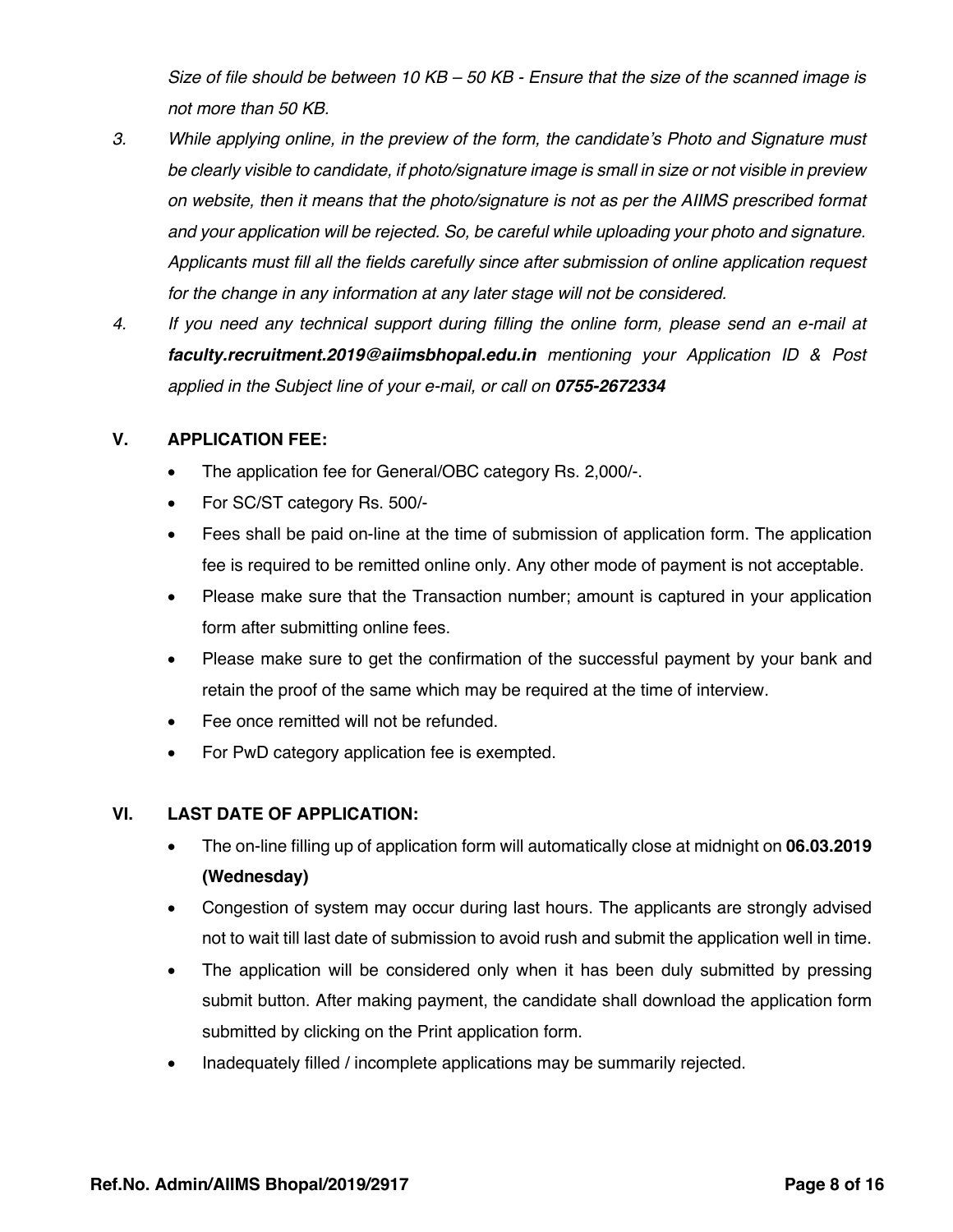#### **VII. FROM OTHER INSTITUTES:**

Those who are working in Central/State Government/Semi Government / Autonomous body have to submit **"No Objection Certificate"** from their respective organization or apply through proper channel.

#### **VIII. AGE LIMIT & AGE RELAXATION:**

- 1. Age limit refers to completed age in years as on last date of submission of online application.
- 2. Upper Age Limit: 50 (Fifty) years for Associate Professor. 58 (Fifty-eight) years for Additional Professors and Professors.
- 3. No Age relaxation would be given to SC/ST/OBC candidates, who apply against unreserved vacancies.
- 4. Relaxation of age will be as per Government of India Rules.

#### **IX. RESERVATION:**

- 1. OBC Candidates will attach certificate, **in the prescribed format as per GoI norms,** from the prescribed authority for Central Government posts along with certificate that the candidate does not belong to Creamy Layer. Date of issue of Certificate should not be earlier than 1 year of closing date of advertisement.
- 2. For SC/ST Candidates Certificate should be issued by Tehsildar or above rank officer in format of State/Central Government.
- 3. For PwD candidates The disability certificate should be issued by a duly constituted Medical Board of the State or Central Govt. Hospitals / Institutions and countersigned by Medical Superintendent /Chief Medical Officer /Head of Hospital / Institution as the case may be.
- 4. The Medical Board issuing certificate shall conform to guidelines of ministry of Social Welfare and Empowerment (Government of India).

#### **X. SHORT LISTING:**

Based the information as filled up in the online Application forms, the candidates may be short-listed for interview. Candidates called for interview must bring printed copy of the application form, No objection certificate from the current employer and produce all relevant original documents in proof of details furnished in their application at the time of interview.

#### **XI. SITE OF INTERVIEW:**

The interview will be held at AIIMS Bhopal or any other places as per decision taken by the Standing Selection Committee. No TA/DA will be paid for appearing in the interview.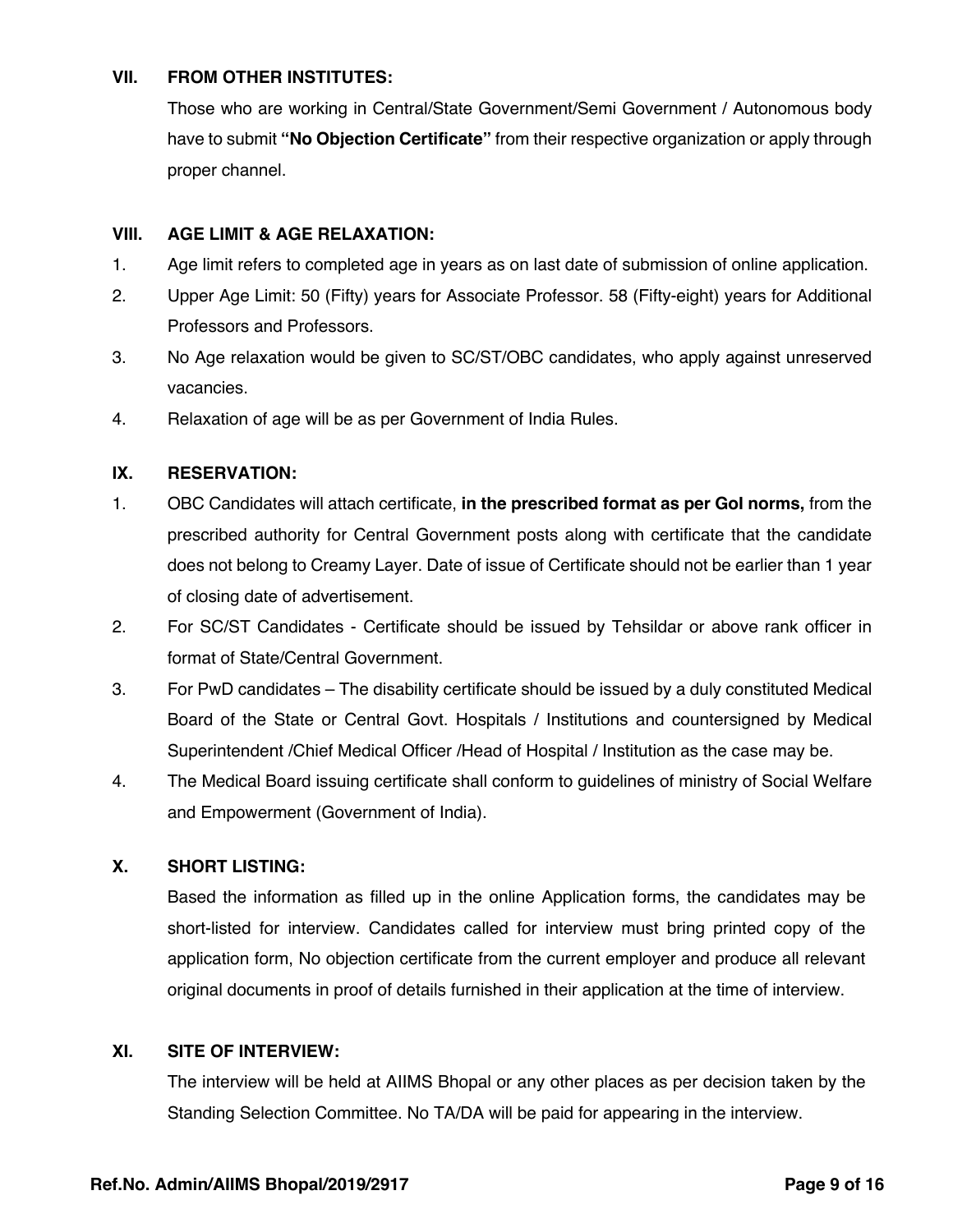**XII. PAY:**

| S.No.          | <b>Post</b> | As per 7th CPC                | As per 6th CPC                          |
|----------------|-------------|-------------------------------|-----------------------------------------|
| $\mathbf{1}$   | Professor   | $(168900 -$<br>Level-14-A     | Pay Band-4 Rs. 37400-67000 with         |
|                |             | 220400) Plus applicable       | Academic Grade Pay of Rs.10500          |
|                |             | including<br>allowances       | Plus<br>applicable<br>allowances        |
|                |             | <b>NPA</b>                    | including NPA                           |
| $\overline{2}$ | Additional  | $Level-13-A2+$<br>(148200-    | Pay Band-4 Rs. 37400-67000 with         |
|                | Professor   | 211400) Plus applicable       | Academic Grade Pay of Rs. 9500/-        |
|                |             | allowances including NPA      | <b>Plus</b><br>applicable allowances    |
|                |             |                               | including NPA                           |
| 3              | Associate   | $Level-13-11+$<br>$(138300 -$ | Pay Band-4 Rs. 37400-67000 with         |
|                | Professor   | 209200) Plus applicable       | Academic Grade Pay of Rs. 9000          |
|                |             | allowances including NPA      | <b>Plus</b><br>applicable<br>allowances |
|                |             |                               | including NPA                           |

- Ø Applicable Allowance: Dearness Allowance (as per rate applicable)/ House Rent Allowance (16% of the Basic Pay)/ Transport Allowance as per applicable rates/ Academic Allowance (Rs. 25000/- per month)/ Non Practicing Allowance (20% of Basic Pay) etc. **These allowances will be applicable as per Government of India Rules.**
- Ø Up to 40% of posts of Professors will get Higher Administrative (HAG) scale subject to clearance of the prescribed process.
- $\triangleright$  NPA shall be given for medically qualified candidates only.

#### **XIII. PROMOTIONS:**

As per Rules and Regulations applicable from time to time in the Central Government Institutions/ AIIMS Bhopal.

#### **XIV. TERMS & CONDITIONS:**

- 1. It is candidates' responsibility to ascertain, ensure and establish their eligibility as per the prescribed qualification and experience as above. Submission of any false and/or suppression /concealment of facts shall lead to rejection/ cancellation of selection/recruitment of the applicant. Any misinformation detected at any stage will make the candidate liable for legal action deemed fit.
- 2. The candidate who is already in government service shall submit '**No Objection Certificate'** from the present employer at the time of Interview or apply through proper channel.

#### **Ref.No. Admin/AIIMS Bhopal/2019/2917 Page 10 of 16**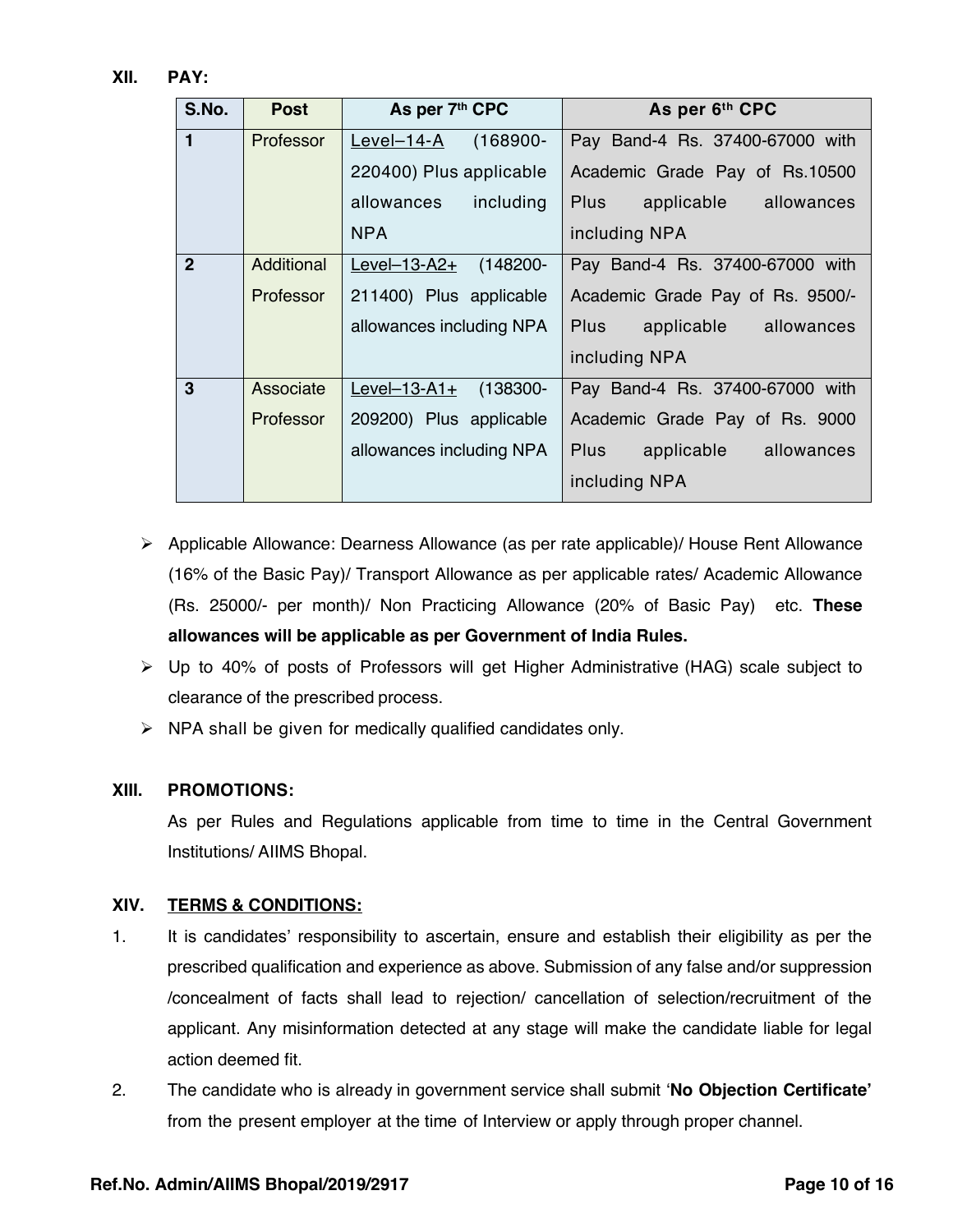- 3. Self-Attested photocopies of Degrees, Certificates, Mark sheets, Age proof, Caste Certificates etc. must be attached and annexed with the copy of the online application and the same shall be produced in original along with photocopy for verification at the time of interview.
- 4. List of eligible candidates, Date, time & for interview shall be put up in the website.
- 5. No TA/DA will be paid for appearing in the interview.
- 6. Canvassing of any kind will lead to disqualification.
- 7. The prescribed qualification is minimum and mere possessing the same does not entitle any candidate for selection.
- 8. The appointment is full time and private practice of any type is strictly prohibited.
- 9. The candidate is expected to conform to the rules of conduct and discipline as applicable to the institute employees.
- 10. The candidate should not have been convicted by any Court of Law.
- 11. In case any information given or declaration by the candidate is found to be false or if the candidate has wilfully suppressed any material information relevant to this appointment, he/she will be liable to be removed from the service and action taken as deemed fit by the (appointing) competent authority.
- 12. The decision of the competent authority regarding selection of candidates will be final & binding and no representation will be entertained in this regard.
- 13. The offer of appointment to the selected candidate will be provisional and subject to verification of relevant documents/ credentials by the competent authority.
- 14. The vacancies are provisional and subject to variation. The competent authority reserves the right to vary the vacancies including reserved vacancies. No correspondence whatsoever would be entertained in this regard.
- 15. Applications incomplete in any aspect will be summarily rejected.
- 16. The Competent Authority reserves the right of any amendment, cancellation and changes to this advertisement as a whole or in part without assigning any reason or giving notice.
- 17. The decision of the competent authority regarding the selection of candidates will be final and no representation will be entertained in this regard.
- 18. The appointment will be subject to review and probation for two years.
- 19. **After joining to the post in the Institute, If any appointee desires to apply for any post outside the AIIMS Bhopal within the first year of her/his joining, then she/he will not be issued any type of No Objection Certificate (NOC)/ Relieving Letter or Experience Certificate.**
- 20. Appointment of selected candidates is subject to his/her being declared medically fit by the competent Medical Board and Police verification.

#### **Ref.No. Admin/AIIMS Bhopal/2019/2917 Page 11 of 16**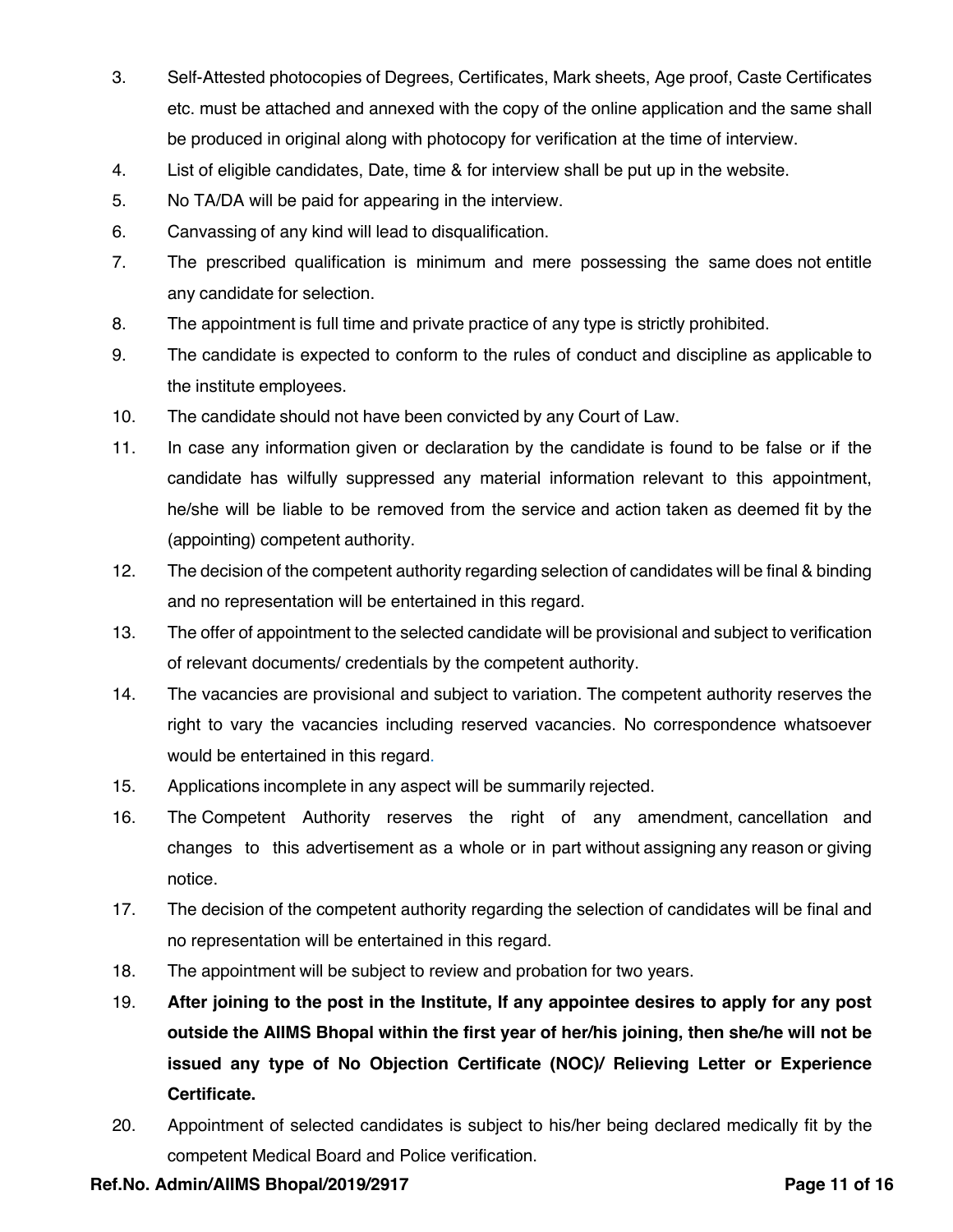- 21. In case of any inadvertent mistake in the process of selection which may be detected at any stage even after the issue of appointment letter, the Institute reserves the right to modify/withdraw/cancel any communication made to the candidate.
- 22. No correspondence/queries will be entertained from candidates regarding conduction and result of interview and reasons for not being called for interview.
- 23. *In case of need of any assistance or clarifications regarding the recruitment please contact: faculty.recruitment.2019@aiimsbhopal.edu.in - mentioning your Application ID & Post applied in the Subject line of your e-mail or call on 0755-2672334.*
- 24. All the applicants are advised to keep visiting AIIMS Bhopal website **www.aiimsbhopal.edu.in** regularly for any updates.
- 25. All disputes will be subject to jurisdictions of Court of Law at Bhopal/Jabalpur.

# **TERMS AND CONDITIONS FOR THE APPLICANTS WHO WISH TO APPLY ON** *DEPUTATION BASIS*

- 1. The initial period of deputation shall be three years (3 years) which may be further extendable. Terms and conditions of deputation would be regulated in accordance with the relevant guidelines outlining various aspects of deputation as issued by Department of Personnel & Training Vide OMs No. 6/8/2009-Estt. (Pay-II) dated 17th June 2010, OM No.: 2/6/2016-Estt. (Pay-II) dated 17th February 2016 and OM No.2/6/2016-Estt. (Pay-II) dated 23rd February 2017, as amended from time to time.
- 2. Applicants who fulfil the above qualifications/eligibility may submit the online application form as per the procedure given in General Conditions (Direct Recruitment). After submission of online application, they are required to forward it through proper channel along with the printout of the online application form and the documents related to Date of Birth, Education Qualifications, Experience, No Objection Certificate, Vigilance Clearance Certificate, APAR/ACR for last 05 years and proforma at **Annexure-I.**
- 3. *The application may be sent to the following address within 15 (Fifteen) days from the last date of submission of online application failing which your candidature will not be considered for the above-said post:*

**The Administrative Officer All India Institute of Medical Sciences (AIIMS) Administrative Block, 1st Floor, Medical College Building Saket Nagar, Bhopal-462020 (MP)**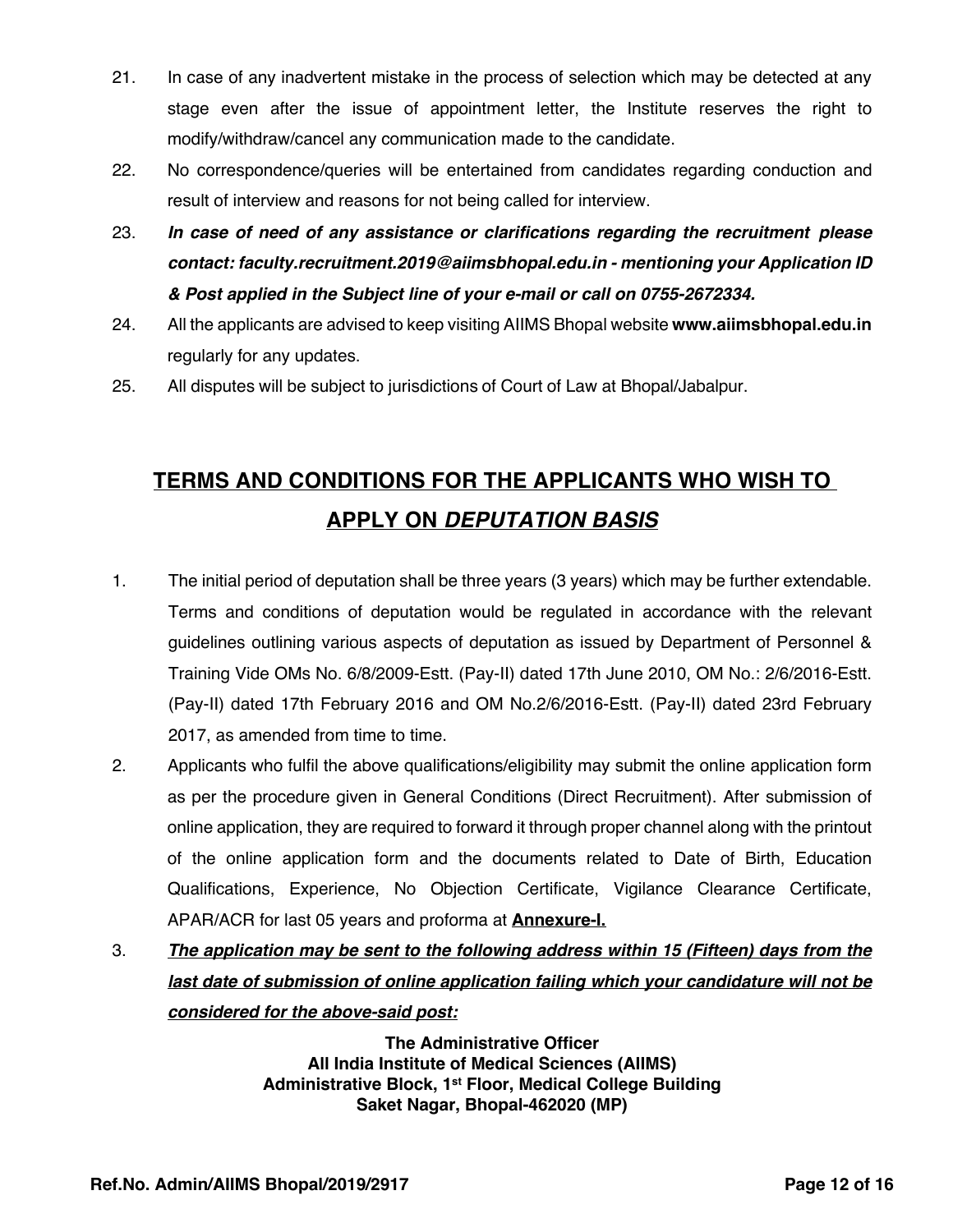The envelope containing the application(s) should be super-scribed **"Application for the Post of …………………………………… on Deputation basis in the Deptt. Of…………..."** While forwarding applications, it may be ensured that the particulars of the candidates are verified and that they fulfil the eligibility criteria. **Duly attested photocopies of APAR/ACR Reports (for the last 05 years)** should also be enclosed with the applications. It may be ensured that **no vigilance/disciplinary proceedings are pending or contemplated against the candidate**. *Applications without vigilance clearance and APAR/ACR Dossiers will not be considered.*

### **GENERAL CONDITIONS OF ENGAGEMENT OF** *RETIRED FACULTY*

- 1. Indian nationals who are retired Faculty **from Institutes of National Importance (INIs) and Government Medical College (GMCs)** at the level of Professor, Additional Professor and Associate Professor **up to age of 70 years** on contract basis.
- 2. Applicants who fulfils the above qualifications/ eligibility criteria may submit the application form as per the procedure given in the General Conditions for Direct Recruitment above. After submission of online application they are required to send the printout of online application form along with self-attested photocopies of their proof of date of birth, eligibility qualification mark-sheets, degrees, experience certificate, PPO and other relevant testimonials and Application form at **Annexure-II** by Speed Post/Registered Post to

*The application may be sent to the following address within 15 (Fifteen) days from the last date of submission of online application failing which your candidature will not be considered for the above-said post:*

> **The Administrative Officer All India Institute of Medical Sciences (AIIMS) Administrative Block, 1st Floor, Medical College Building Saket Nagar, Bhopal-462020 (MP)**

- 3. The envelope should be super-scribed **"APPLICATION FOR THE POST OF PROFESSOR (Consultant)/ ADDITIONAL PROFESSOR (Consultant)/ ASSOCIATE PROFESSOR ON CONTRACTUAL BASIS FOR THE DEPARTMENT OF…………………………".**
- 4. Application lacking complete information and without duly signed application form along with self-attested photocopies of their eligibility qualification mark sheets, degrees, experience certificate, PPO and other relevant testimonials are liable to be rejected without any further communication.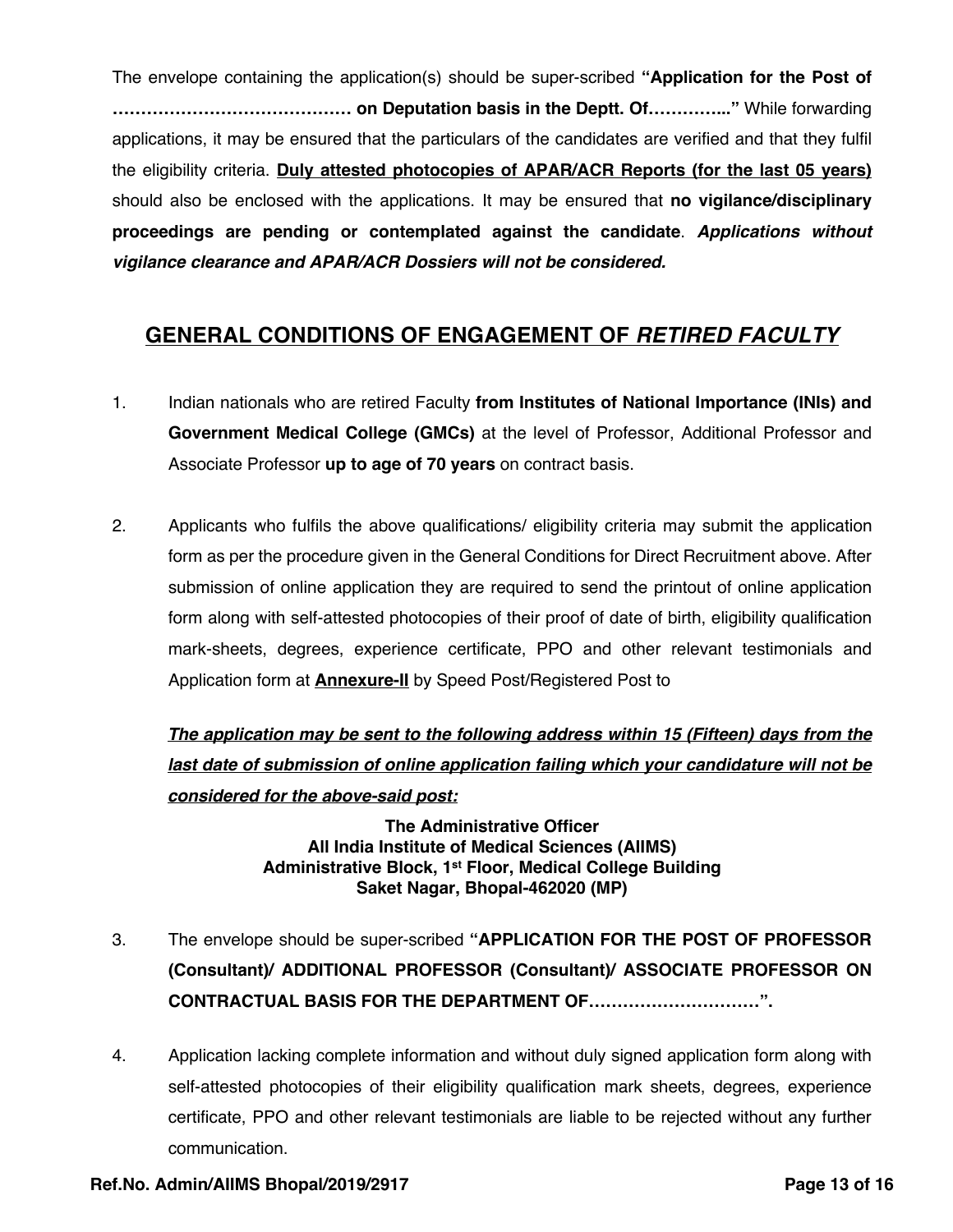#### 5. **Remuneration:**

The approved lumpsum remuneration for retired Faculty Consultants would be as under:

| i) Professor (Consultant)             | $\sim$ | Rs. 2,20,000/- |
|---------------------------------------|--------|----------------|
| ii) Additional Professor (Consultant) | $\sim$ | Rs. 2,00,000/- |
| iii) Associate Professor (Consultant) | $\sim$ | Rs. 1,88,000/- |

Retired Faculty in the event of being provided campus accommodation facilities, applicable deductions in respect of such accommodation would be made from the above remuneration, as under:

- i) Professor (Consultant) The Rs. 24,000/- +applicable license fee ii) Additional Professor (Consultant) - Rs. 22,000/- +applicable license fee
- iii) Associate Professor (Consultant) Rs. 20,000/- +applicable license fee
	-
- 6. **Application Fees**: **Application fee is exempted for all candidates (Retired Faculty Recruitment).**

# **The Terms and Conditions (ToC) of Engagement of**  *Retired Faculty as Consultant* **on contract basis**

The Terms and Conditions of engagement of Retired Faculty (Consultant) on contract basis in AIIMS Bhopal are as follows:

- i. The engagement of retired faculty (consultant) is purely on contract basis for an initial term of two years from the date of joining duty after acceptance of this contract. The term may be extended by another two years or till the attainment of age of 70 years or till the post is filled by regular appointment, whichever is earliest. The period of contract is subject to be reduced or extended at the sole discretion of the Competent Authority, AIIMS Bhopal.
- ii. The retired faculty (consultant) will be assigned clinical, teaching and research duties, besides any other work as deemed fit by the Director of the Institute.
- iii. The retired faculty (Consultant) will report to the Director AIIMS, Bhopal.
- iv. During the period of contract, retired faculty consultant will be paid a consolidated monthly remuneration as indicated in the letter of engagement subject to satisfactory output. His remuneration shall be all inclusive and subject to deduction of tax at source and / or any other statutory deductions to the extent required under the laws.
- v. Participation of retired faculty consultant in National Seminars/ Conferences would be permissible as per entitlement of regular Faculty. In case retired faculty consultant is also deputed out of station on official assignment TA/DA would he paid on tour, as admissible, as per entitlement against post last held immediately before retirement.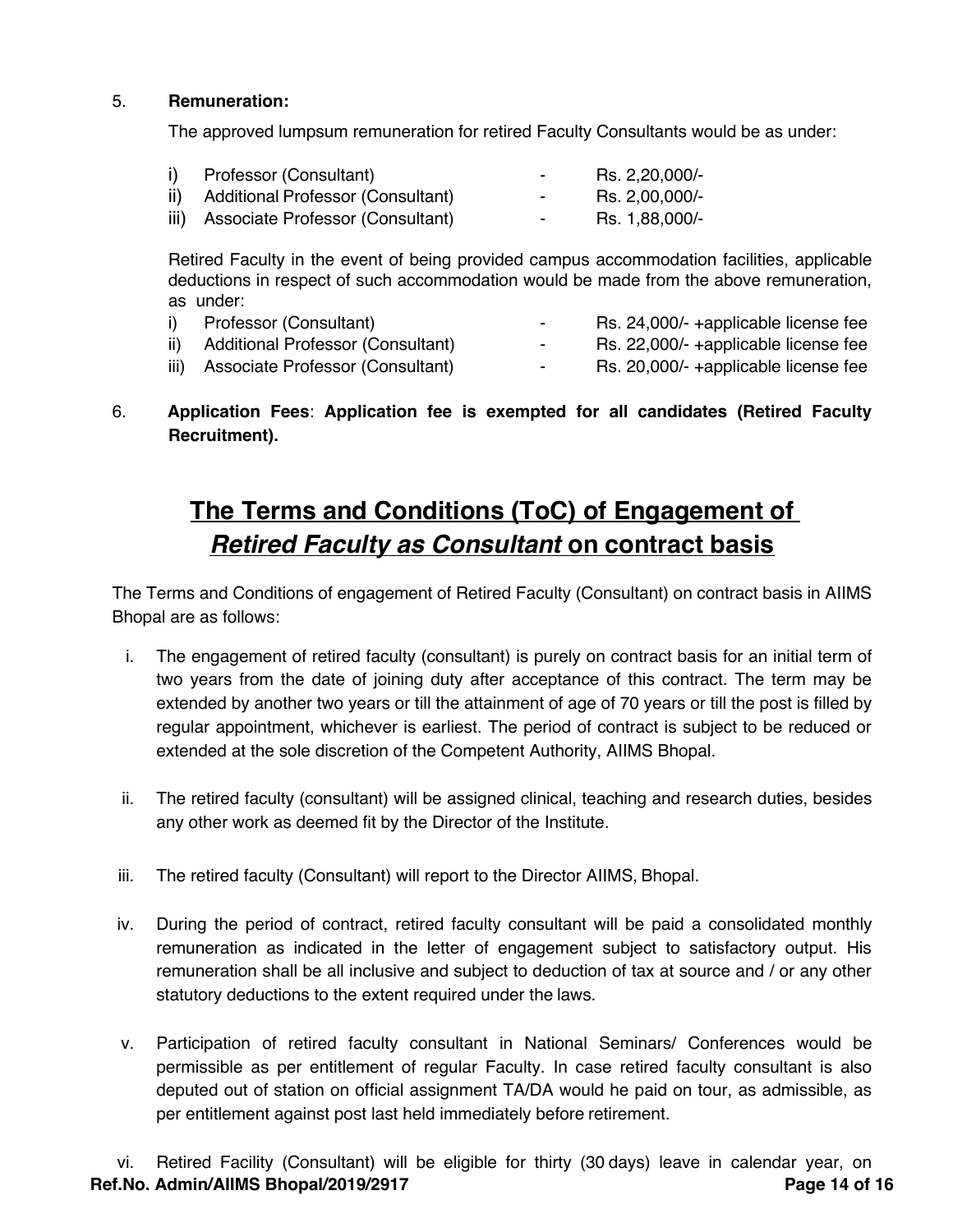cumulative basis.

- vii. During the period of contract, the engagement is liable to be terminated at any time with one month notice, without assigning any reason whatsoever. It will be open to the Institute to pay, in lieu of notice, salary for the period by which the notice period falls short, similarly, the retired faculty consultant may also terminate the contract any time with one month's notice. The termination may be allowed with lesser notice period also provided the retired faculty consultant deposits with the Institute appropriate amount equivalent to the consolidated remuneration of the period by which the notice period fall short, in lieu of the notice period.
- viii. Private practice of any kind, including laboratory and consultant practice is prohibited. The retired faculty consultant will not engage himself/herself in any other paid assignment during the validity of this contract
- ix. If at any time, in the opinion of competent authority, which is final in this matter, retired faculty consultant is found non-performing or guilty of any offence, dishonest, disobedience, disorderly behaviour, negligence, indiscipline, absence from duty without permission or any other conduct considered by the competent authority deterrent to the interest of AIIMS or violation of one or more terms and conditions of this letter, his/her services may be terminated without notice and the competent authority shall be entitled to recover any damages arising out of any act or omission on his/her part, from him/her.
- x. Other conditions of service will be as provided under the Rules, Bye laws and Regulations of the Institute and governed by the relevant rules and orders issued by the Government of India. It may please noted that the retired faculty consultant will be required to conform to the Rules, Bye laws, Regulations, Discipline and Code of Conduct prevailing in the Institute from time to time.
- xi. Retired Faculty Consultant will be governed, in respect of any matter relating to the conduct, discipline, in respect of which no provisions have been made in these terms and conditions, the provisions of CCS Conduct Rules 1964 and Central Civil Services Classification Control and Appeal Rules 1965 as amended from time to time.
- xii. Retired Faculty Consultant will be at the disposal of the Institute on whole time basis and his/her services may be utilized in any manner required by the Competent Authority of the Institute without any claims for any additional remuneration.
- xiii. The Institute will not be responsible for any loss, accident, damages or injury while performing the consultancy assignment including travel,
- xiv. Retired Faculty Consultant will not have or acquire during validity of this contract either directly or indirectly any outside interest, in any business or otherwise, which could be in conflict with the interest of Institute as a whole or that would be prejudicial to his/her position. Retired Faculty Consultant will declare any interests in, any commercial concern or companies etc. before joining. Failure to do so will entail termination of his/her contract forthwith without prejudice to the right of this Institute for initiation of legal action against him/her as deemed fit.